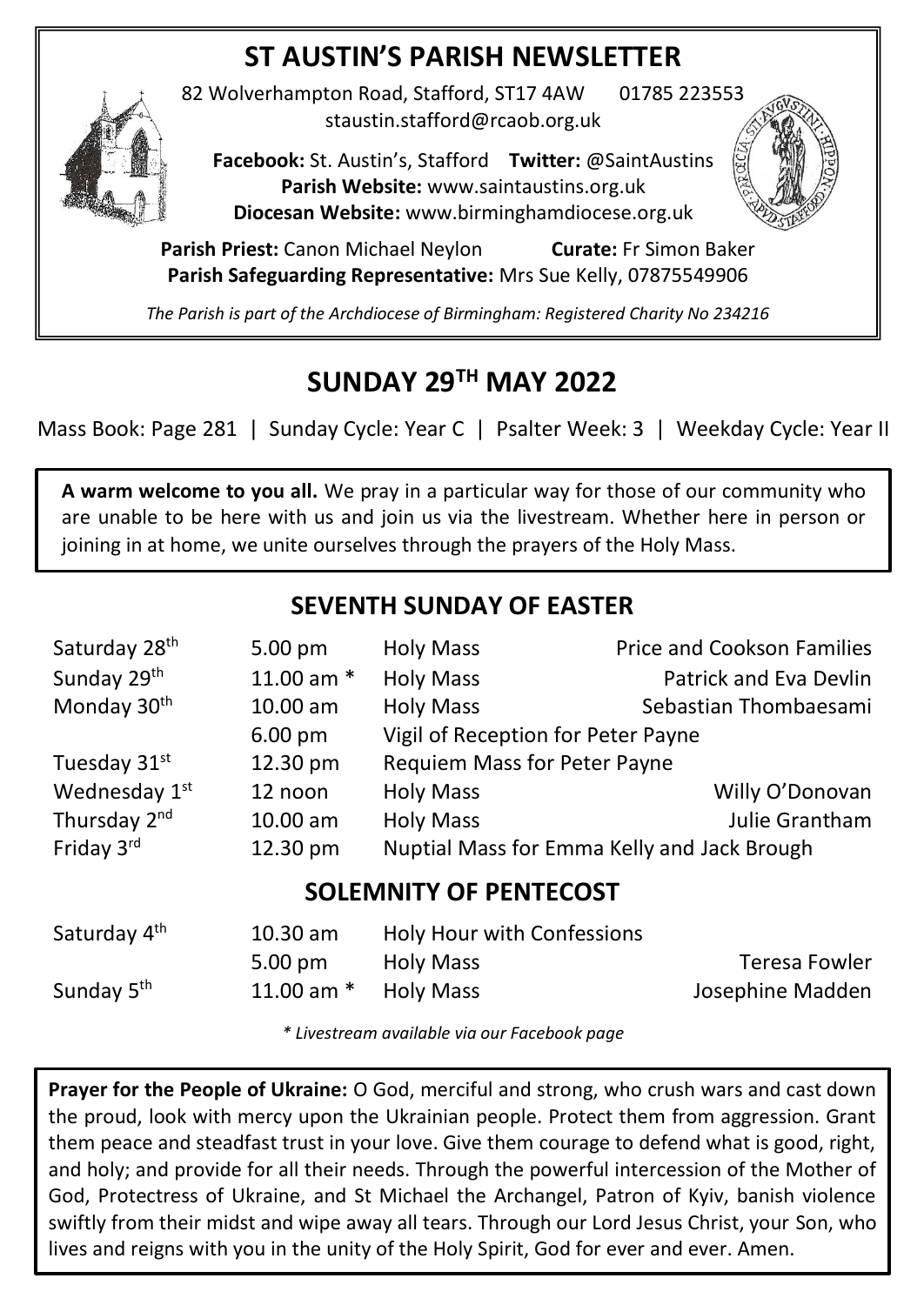**We pray for the soul of** Margaret Buckingham who died recently. We pray for her husband Roy and all her family who mourn her loss. May she rest in peace.

**This Sunday is World Communications Sunday** when we pray for all those who work in media and communications. We pray that all communications are real means of promoting goodness, generating trust, and opening the way to communion and peace. There will be a Second Collection after all Masses for Catholic Communications.

**Last Thursday the Church celebrated** Our Lord's Ascension into heaven. The days between the Ascension and Pentecost are often considered the first novena. As Jesus prepared to leave his work and mission in the hands of the Apostles, he instructed them to gather in the Upper Room and devote themselves to prayer as they awaited the outpouring of the Holy Spirit on Pentecost Sunday. Let us, like those first Apostles use these days before Pentecost Sunday to continually pray for an outpouring of the Holy Spirit in our lives and our world.

**This week** many pilgrims from the Archdiocese will be on pilgrimage to Lourdes. If you would like to follow the various liturgies of the week, please see the diocesan website.

**We pray for Elizabeth, our Queen** as she celebrates her Platinum Jubilee this week. May she continue to know the steadfast love of God and serve her people faithfully. All our Masses next weekend will conclude with a special prayer for the Jubilee and the singing of the National Anthem.

**June is the month dedicated to the Sacred Heart of Jesus.** The devotion to the Sacred Heart greatly increased through the visions Sister Margaret Mary Alacoque (1647-1690). She had a vision of Christ's Heart on the feast of Saint John. Jesus permitted her to rest her head upon His Heart, and then disclosed to her the wonders of His love, telling her that He desired to make this known to mankind and to diffuse the treasures of His goodness. Devotion to the Sacred Heart is a wonderful expression of the Church's piety for Christ, her Spouse and Lord: it calls for a fundamental attitude of conversion and reparation, of love and gratitude, apostolic commitment and dedication to Christ and His saving work.

*O Jesus, through the Immaculate Heart of Mary, I offer you all my prayers, works, joys, and sufferings of this day, for all the intentions of your Sacred Heart, in union with the Holy Sacrifice of the Mass throughout the world, in reparation for my sins, for the intentions of all my relatives and friends, and in particular for the intentions of the Holy Father.*

**Extraordinary Ministers of Holy Communion:** At present only one Extraordinary Minister is needed at Mass to help with the distribution of Holy Communion. This is in stark contrast to prepandemic times, when five were needed to help with the distribution of the Chalice. Currently, there are no guidelines for the reintroduction of receiving from the Chalice. In the meantime, would all ministers please let us know which weekend Mass they would prefer to attend, so that we can form a rota to be included alongside the Readers list.

**Christian Food Help:** Thank you to those who continue to donate to and support the work of our Christian Food Help. Any donations can be left at the back of Church, or at the Presbytery.

**The Piety Stall** is open before and after the Saturday and Sunday Masses. Together with the usual Mass cards and religious gifts, there is also a wide selection of birthday cards, wedding cards and other occasion cards. There are currently a variety of items available for First Holy Communion and Confirmation.

**Our Lady and St Chad Catholic Academy** in Wolverhampton wishes to appoint a Lay Chaplain. More information can be found at https://www.sfscmac.co.uk/vacancies/lay-chaplain-3/

**Stafford Choral Society** are holding their 75<sup>th</sup> Anniversary Concert on Saturday 11<sup>th</sup> June at 7.30pm in Lichfield Cathedral. Please see the poster in the church porch for more details.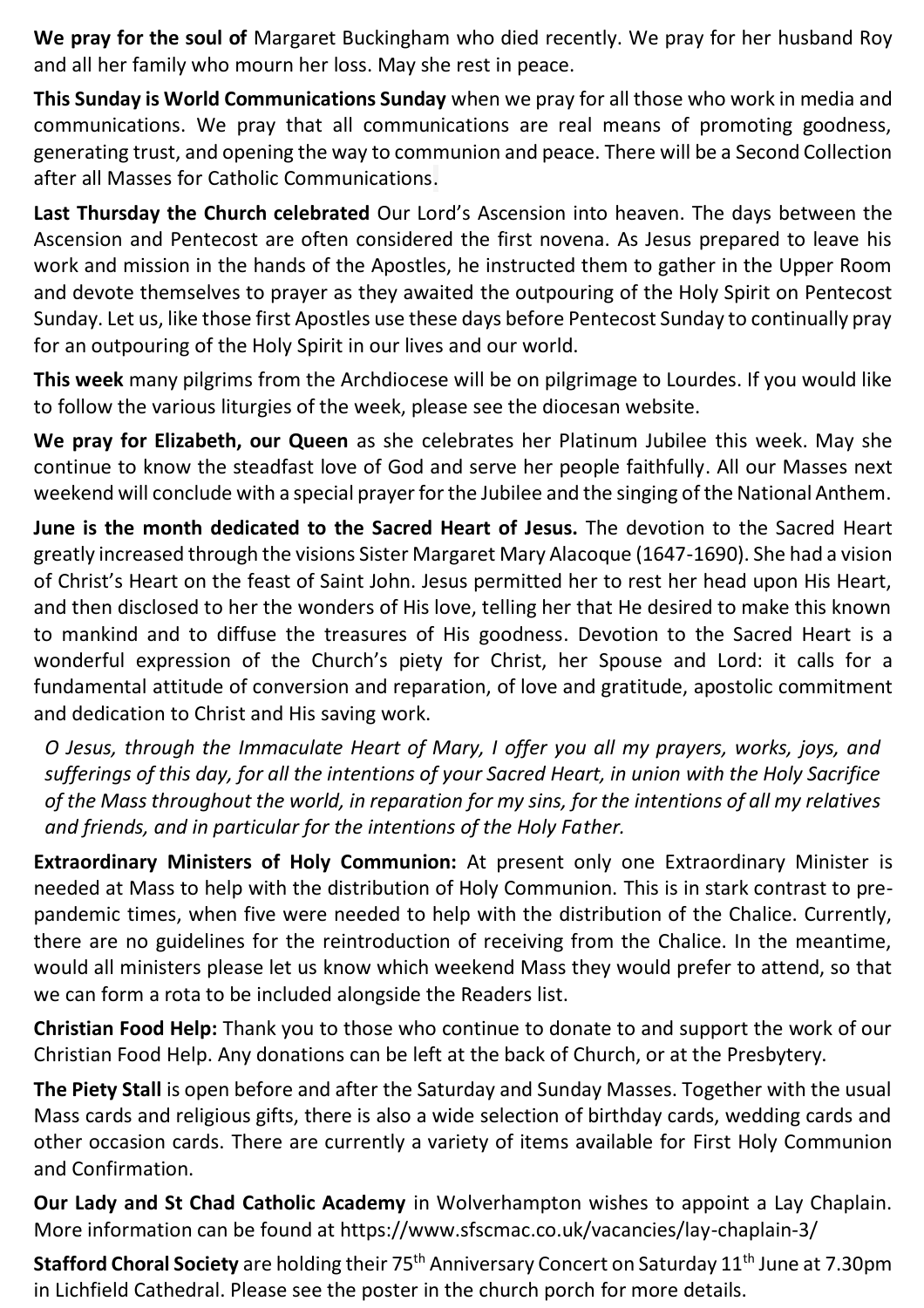**Livestream Update:** Throughout the pandemic and various lockdowns, we have livestreamed Masses from St Austin's. Over the last couple of months, as more people have returned to attending Masses in person, we have reduced the livestream down to just the 11.00am Sunday Mass and Funeral liturgies as and when it has been requested. The quality of our livestream has never been fantastic and has resulted in many parishioners saying how they have 'gone elsewhere virtually' for Mass. Whilst it is not a question of lack of equipment or finances to have a similar system as many other churches have used, our problem lies in the internet connection in general – the Wolverhampton Road, together with the thick walls of St Austin's doesn't lend itself to good internet connection. Mindful that the latest Bishops Conference letter says the '"Virtual viewing" of Mass online does not fulfil the Sunday Obligation', we have taken the decision to stop livestreaming from June. At St Anne's, the Masses will continue to be livestreamed, but are only available to those who have asked to view them, (for example the housebound). If you still feel unable to come to Mass on a Sunday and would benefit from the link to these Masses, please send an email to us.

**Going into Hospital**: If you are admitted as a patient to either the Royal Stoke University Hospital or County Hospital in Stafford, even if they know you are a Catholic, the chaplaincy will not be automatically informed, and neither will anyone ask you if you want a visit. To be visited, you must contact the chaplaincy office – 01782 676400 for Stoke and 01785 887659 for County. Sacraments can still be administered at the bedside, even if someone has Covid, but the office needs to be informed beforehand.

| <b>DATES FOR YOUR DIARY</b>    |                                              |  |  |
|--------------------------------|----------------------------------------------|--|--|
| Saturday 18 <sup>th</sup> June | Walsingham Association Mass at St Patrick's  |  |  |
| Sunday 19 <sup>th</sup> June   | Confirmation with Archbishop Bernard Longley |  |  |
| Sunday 3rd July                | <b>First Holy Communion Mass</b>             |  |  |
| Sunday 3rd July                | <b>Hednesford Pilgrimage</b>                 |  |  |
| Sunday 10 <sup>th</sup> July   | Healing Voices Choir Concert in Church       |  |  |
|                                |                                              |  |  |

| <b>EASTER ANTHEM: REGINA CAELI</b>            | Let us pray. O God, who gave joy to   |
|-----------------------------------------------|---------------------------------------|
| O Queen of Heaven, rejoice, alleluia.         | the world through the resurrection of |
| For He whom you did merit to bear, alleluia.  | Thy Son, our Lord Jesus Christ, grant |
| Has risen, as he said, alleluia.              | we beseech Thee, that through the     |
| Pray for us to God, alleluia.                 | intercession of the Virgin Mary, His  |
| Rejoice and be glad, O Virgin Mary, alleluia. | Mother, we may obtain the joys of     |
| For the Lord has truly risen, alleluia.       | everlasting life. Through the same    |
|                                               |                                       |

**COLLECTIONS: Gift Aid:** £158.10 **Loose Plate:** £86.01

**Thank you for your generosity.** Standing Order remains the most cost-effective way to donate to St Austin's at this time. If you would like to consider using a Standing Order, please contact Phil Hood on 01785 211701 for more information.

**We remember those whose anniversaries occur at this time:** Louis Stephens, Christine Heffernan, Joyce Grundy, Patrick Brady, May Gage, Frederick Whitfield, Terry Grisewood, Dorothy Williams, Anthony Miller, Marion Bloor, Lawrence Adams, James Mullane, Teresa Rafferty, Patrick Flood, Francis Brown, John Keating, Richard Perry, Doris Radford, John Cheshire James Wilkinson, Eunice Saberton, Josephine Lloyd, Barbara Boon, Marjorie Williams, Elizabeth Dale, John Ritchie, Canon John Hughes, Fr Dermot Corcoran, Dcn William Parker, Fr Joseph Lacy, Fr Cornelius Healy, Mgr Wilfrid Doran, Fr Charles Dessian, Fr William O'Brien, Fr John Lane, Fr Benedict Tarbuck, Fr John Crean, Canon Harry Bouchier.